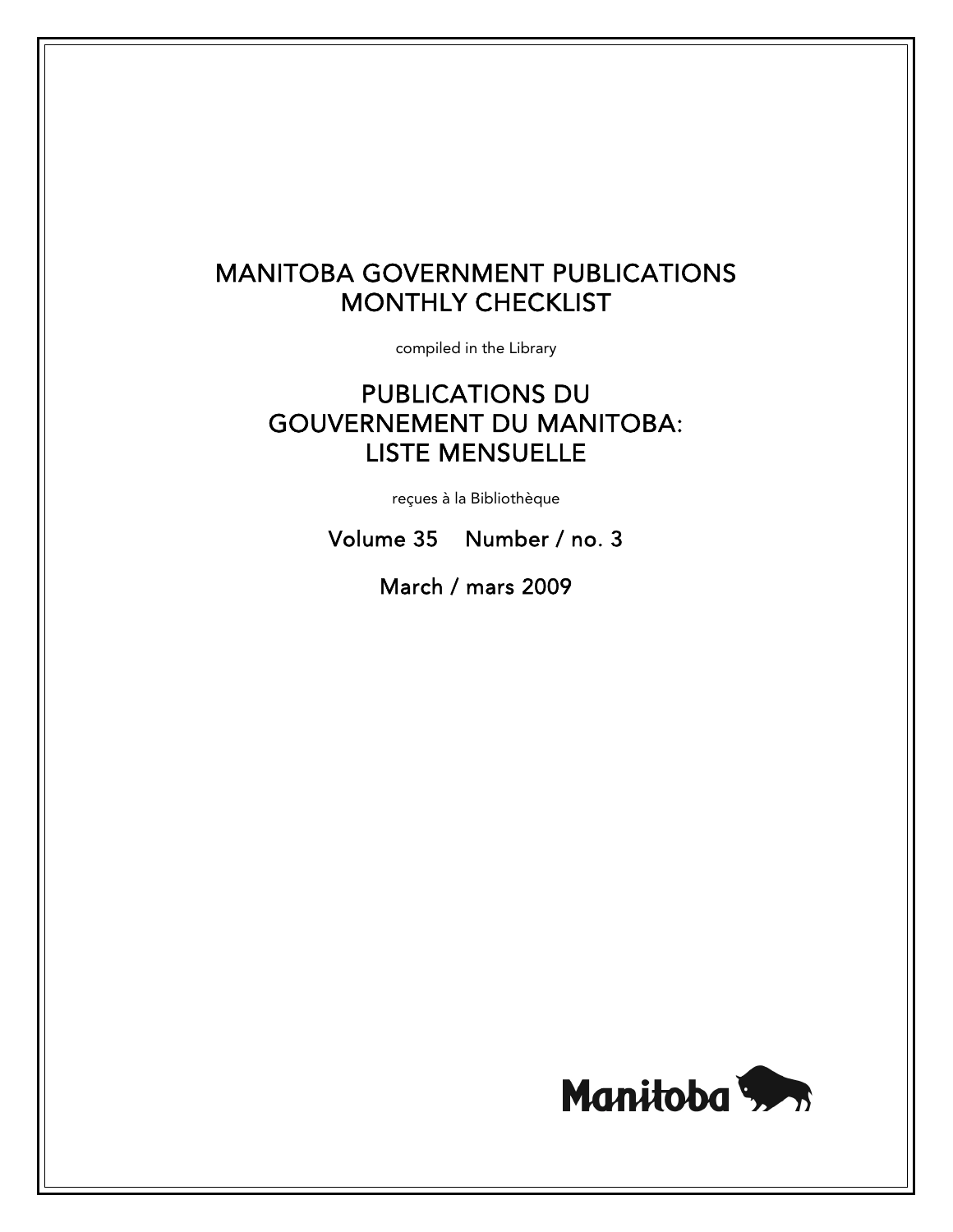#### **MANITOBA GOVERNMENT PUBLICATIONS / PUBLICATIONS DU GOUVERNEMENT DU MANITOBA March / Mars 2009**

## *\*\*Monthly Checklist* **URLs**

 If the most current edition of a publication is available on the Internet, a URL is provided in the *Monthly Checklist* for that specific title and edition. Otherwise, the URL links only to the index page of a departmental or agency Web site where previous editions of the publication are found. The user is encouraged to refer back periodically to the index page until the most recent edition is posted there.

## **\*\*Adresses URL dans la** *Liste mensuelle*

Si l'édition la plus récente d'une publication est disponible sur Internet, une adresse URL est fournie dans la *Liste mensuelle* pour le titre et l'édition spécifiques. Dans le cas contraire, l'adresse URL renvoie uniquement à la page d'index d'un ministère ou d'une agence ministérielle où l'on retrouve des éditions antérieures de la publication. L'usager devrait consulter régulièrement la page d'index jusqu'à ce que l'édition la plus récente y soit affichée.

# **OFFICIAL PUBLICATIONS / PUBLICATIONS OFFICIELLES**

\*The Manitoba gazette : part I, proclamations and government notices = Gazette du Manitoba : partie I, proclamations et avis du gouvernement. [No. 1] (1871)- . **CURRENT ED**.: Vol. 138, no. 11-13. (March 14-28, 2009).

\*The Manitoba gazette : part II, regulations = Gazette du Manitoba : partie II, règlements. [No. 1] (1871)- .

**CURRENT ED**.: Vol. 138, no. 11-13. (March 14-28, 2009). Subscription: \$83.55 part I and part II; \$55.70 part I or part II.

# **Legislative Assembly / Assemblée législative**

\*Bills = Projets de loi. Winnipeg: Queen's Printer, 19-- (Price: \$150.00 + GST) New Bills: 10. The Interim Appropriation Act, 2009 = Loi de 2009 portant affectation anticipée de crédits 11. The Highway Traffic Amendment and Manitoba Public Insurance Corporation Amendment Act = Loi modifiant le Code de la route et la Loi sur la Société d'assurance publique du Manitoba. http://web2.gov.mb.ca/bills/39-3/index.php

Debates and proceedings: official report (Hansard) / Legislative Assembly of Manitoba. Winnipeg: Legislative Assembly of Manitoba, 1958- **CURRENT ED**.: no. 17-19 (March 25 - 27, 2009 ;  $3<sup>rd</sup>$  session,  $39<sup>th</sup>$  Legislature, 2008/09). http://www.gov.mb.ca/legislature/hansard/3rd-39th/calendar.html

Order paper and notice paper = Feuilleton et avis. Winnipeg: The Assembly, 19-- **CURRENT ED**.: no. 17, 19-20 (March 25-April 6, 2009 ; 3rd session, 39th Legislature, 2008/09) (Not for distribution). http://www.gov.mb.ca/legislature/house\_biz/orderpaper.pdf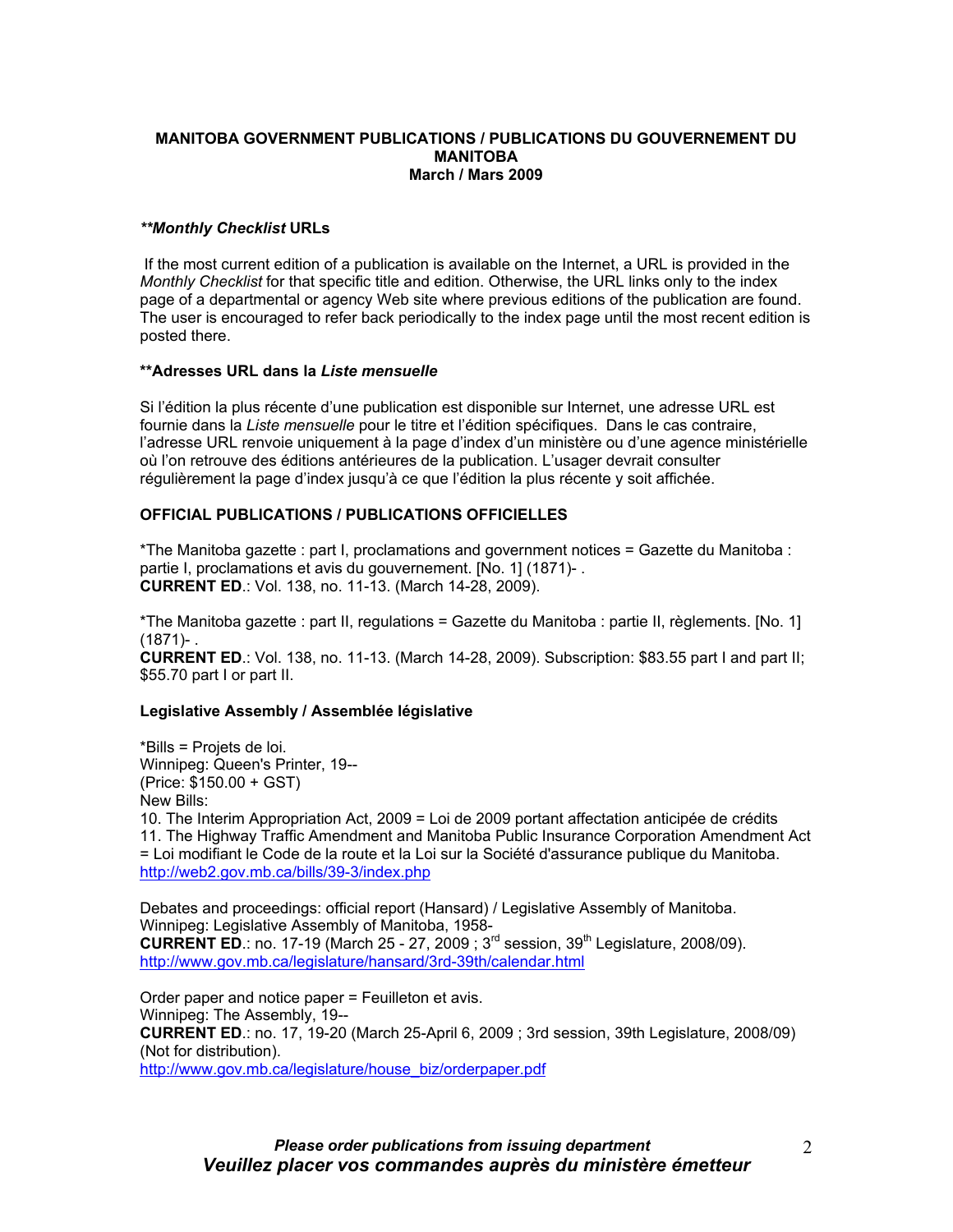Reports required by legislation = Rapports dont le dépot est prévu par la loi / Legislative Assembly of Manitoba, Office of the Clerk of the Assembly. Winnipeg: Office of the Clerk of the Assembly, Journals Branch, 1982- **CURRENT ED**.: 2008/2009. (Not for distribution).

Votes and proceedings = Procès-verbal. Winnipeg: Legislative Assembly of Manitoba, 19— **CURRENT ED.:** no. 17-19 (March 25-27, 2009;  $3^{rd}$  session,  $39^{th}$  Legislature, 2008/09) (Not for distribution). http://www.gov.mb.ca/legislature/house\_biz/3rd-39th/3rd-39th.html

## **Standing Committees**

Standing Committee on Agriculture and Food. Winnipeg: Standing Committee on Agriculture and Food, 2006- **CURRENT ED**.: Vol. 61, no. 1 (March 17, 2009 ; 3rd Session, 39th Legislature, 2008/09) (Not for distribution). http://www.gov.mb.ca/legislature/hansard/4th-38th/indexssc.html

Standing Committee on Crown Corporations Winnipeg: The Standing Committee, 2003- **CURRENT ED.:** Vol. 61, no. 1 (March 16, 2009 ;  $3^{rd}$  Session,  $39^{th}$  Legislature, 2008/09) (Not for distribution) http://www.gov.mb.ca/legislature/hansard/2nd-39th/committee\_calendar.html

Standing Committee on Public Accounts Winnipeg: Standing Committee on Public Accounts, 1973- **CURRENT ED.:** Vol. 61, no. 1-2 (March 16-18, 2009 ; 3<sup>rd</sup> Session, 39<sup>th</sup> Legislature, 2008/09) (Not for distribution). http://www.gov.mb.ca/legislature/hansard/3rd-39th/committee\_calendar.html

Standing Committee on Social and Economic Development Winnipeg: Standing Committee on Social and Economic Development, 2003- **CURRENT ED.:** Vol. 61 no. 1 (February 12, 2009:  $3^{rd}$  Session,  $39^{th}$  Legislature, 2008/09) (Not for distribution). http://www.gov.mb.ca/legislature/hansard/3rd-39th/committee\_calendar.html

# **Special Committees**

Special Committee on Senate Reform. Winnipeg: Special Committee on Senate Reform, 2008- **CURRENT ED.:** Vol. 61, no. 1-2 (December 4, 2008 - March 27, 2009 ; 3<sup>rd</sup> Session, 39<sup>th</sup> Legislature, 2008/09) (Not for distribution). http://www.gov.mb.ca/legislature/hansard/3rd-39th/committee\_calendar.html

## **Subcommittees**

Subcommittee on Senate Elections. Winnipeg: Subcommittee on Senate Election, 2009- **CURRENT ED**.: Vol. 60, no. 1-7 (January 26-February 21, 2009 ; 3rd Session, 39th Legislature, 2008/09) (Not for distribution). http://www.gov.mb.ca/legislature/hansard/3rd-39th/committee\_calendar.html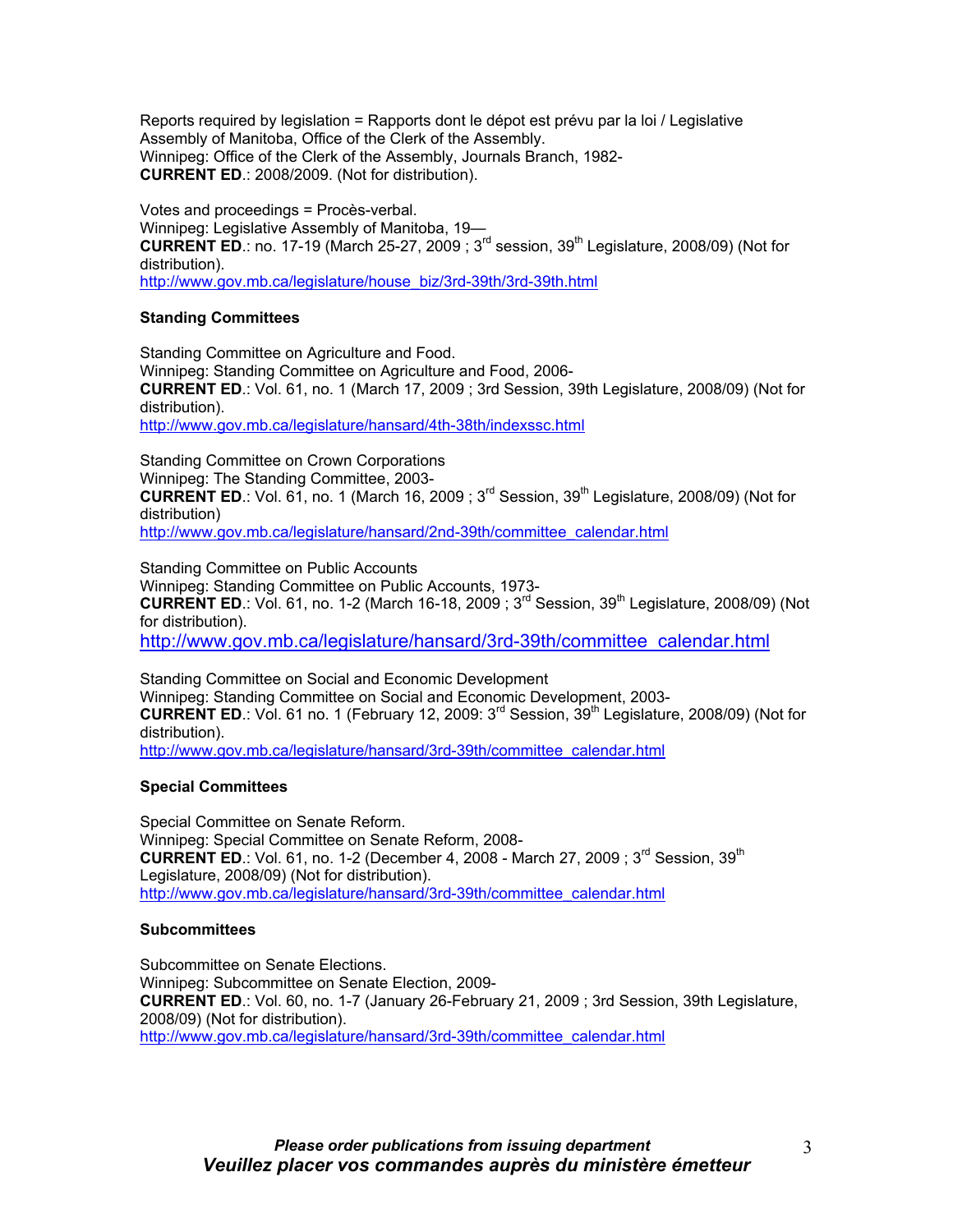## **ADDICTIONS FOUNDATION OF MANITOBA / FONDATION MANITOBAINE DE LUTTE CONTRE LES DÉPENDANCES**

An inside view. Winnipeg: Addictions Foundation of Manitoba, 1995- Frequency: bimonthly **CURRENT ED**.: Vol. 14, no. 1, 2009. http://www.afm.mb.ca/AFM%20Library/inside%20view.htm

## **AGRICULTURE, FOOD AND RURAL INITIATIVES / AGRICULTURE, ALIMENTATION ET INITIATIVES RURALES**

#### **Food Commercialization and Marketing Knowledge Centre**

Manitoba organic directory. Winnipeg: Manitoba Agriculture, Food and Rural Initiatives, 2008- **CURRENT ED**.: 2008/09. http://www.gov.mb.ca/agriculture/organic/pdf/organicdirectory08.pdf

#### **Knowledge Management**

Agriculture statistics. Winnipeg: Manitoba Agriculture, Food and Rural Initiatives, Knowledge Management, 1979- Frequency: Irregular **CURRENT ED.**: Farm bankruptcies (NAICS), Canada, by province and enterprise, 2008 ; Farm income forecast, 2008P and 2009E. http://www.gov.mb.ca/agriculture/statistics/index.html

Manitoba agriculture yearbook. Winnipeg: Manitoba Agriculture, Food and Rural Initiatives, 1982- **CURRENT ED**.: 2006 http://www.gov.mb.ca/agriculture/statistics/yearbook2006/2006\_manitoba\_agriculture\_yearbook.pdf

## **Marketing and Farm Business Management**

Manitoba fair guide. Winnipeg: Manitoba Agriculture, Food and Rural Initiatives, 2001- 1 pamphlet **CURRENT ED**.: 2009 http://www.gov.mb.ca/agriculture/news/fair/images/09fairguide.pdf

# **AUDITOR GENERAL / VÉRIFICATEUR GÉNÉRAL**

Reports for the year ended March 31, 2009 [electronic resource]. Winnipeg: Office of the Auditor General, 2009. 1 CD-ROM (Not for distribution) (Print from Internet) http://www.oag.mb.ca/reports.php

Follow-up of previously issued recommendations. Winnipeg: Office of the Auditor General, 2009. 161 pages http://www.oag.mb.ca/reports/follow-up\_report\_mar\_2009.pdf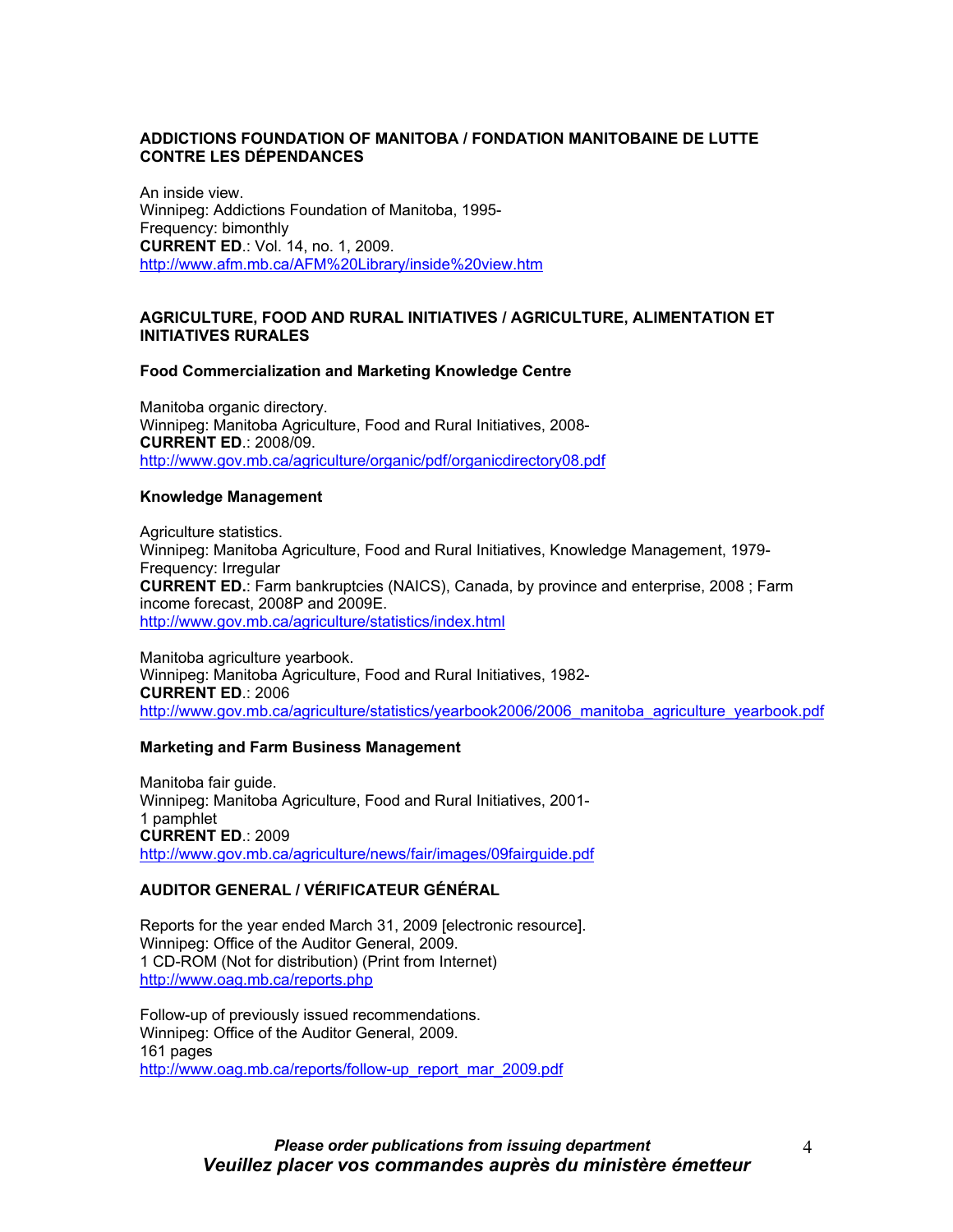## **CULTURE, HERITAGE, TOURISM AND SPORT / CULTURE, PATRIMOINE, TOURISME ET SPORT**

## **Film Classification Board**

Monthly report Winnipeg: Manitoba Culture, Heritage, Tourism and Sport, Film Classification Board, 1983- **CURRENT ED**.: March 2009

## **Legislative Library**

Selected new titles: recent additions to the Library collection. Winnipeg: Manitoba Legislative Library, Manitoba Culture, Heritage, Tourism and Sport, 1984 – Frequency: Monthly **CURRENT ED**.: February/March 2009. http://www.gov.mb.ca/chc/leg-lib/esnt.html

# **EDUCATION, CITIZENSHIP AND YOUTH / ÉDUCATION, CITOYENNETÉ ET JEUNESSE**

## **Bureau de l'éducation française**

Documents relatifs au test basé sur les normes, français langue première 40S : langue et communication, 12e année. Winnipeg: Éducation, Citoyenneté et Jeunesse Manitoba, 2008- 10 cahiers **ÉD. RÉCENTE**: Janvier 2009. http://www.edu.gov.mb.ca/m12/eval/archives.html

Documents relatifs au test basé sur les normes, français langue seconde - immersion, 40S : langue et communication, 12e année. Winnipeg: Éducation, Citoyenneté et Jeunesse Manitoba, 2008- 10 cahiers **ÉD. RÉCENTE**: Janvier 2009. http://www.edu.gov.mb.ca/m12/eval/archives/fr\_archives.html#fl2

Éducation Manitoba. Winnipeg: Éducation et jeunesse Manitoba, Bureau de l'éducation française, 2002- **ÉD. RÉCENTE**.: Vol. 7, no. 2 (février 2009). http://www.edu.gov.mb.ca/m12/bulletin/index.html

## **Schools' Finance Branch**

Financement des écoles année scolaire. Winnipeg: Éducation, Citoyenneté et Jeunesse, 2007- **ÉD RÉCENTE**.: 2009/10. http://www.edu.gov.mb.ca/frpub/stat/finan\_ecole/finance0910.pdf

## **Schools' Finance Branch**

Enrolment report. Winnipeg: Education, Citizenship and Youth, Schools' Finance Branch, 1983- **CURRENT ED**.: Sept. 30, 2008. http://www.edu.gov.mb.ca/k12/finance/sch\_enrol/enrolment\_2008.pdf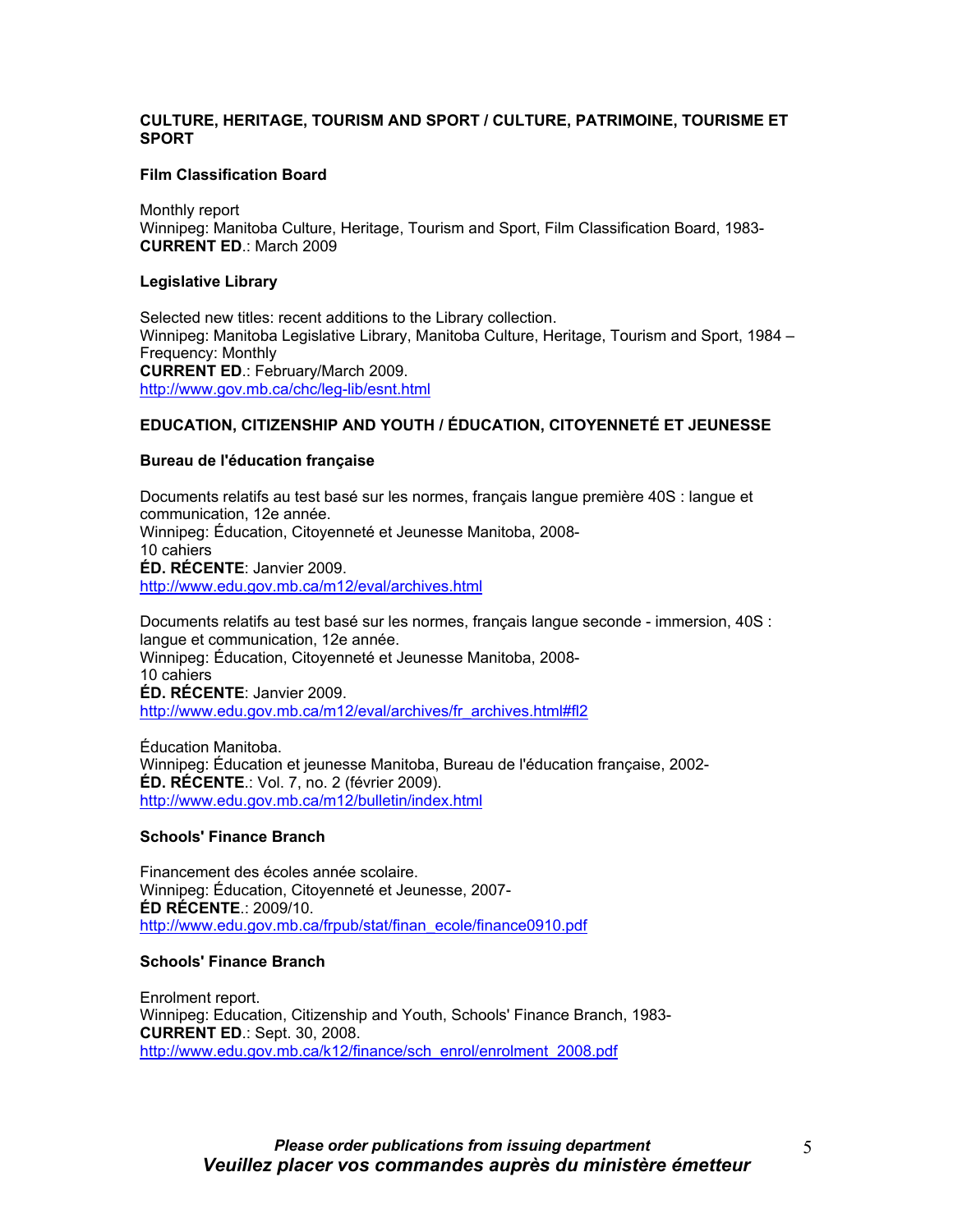FRAME report: budget. Winnipeg: Manitoba Education, Citizenship and Youth, Schools' Finance Branch, 1990- FRAME = Financial Reporting and Accounting in Manitoba Education system. **CURRENT ED**.: 2008/09 http://www.edu.gov.mb.ca/k12/finance/frame\_report/

# **ELECTIONS MANITOBA / ÉLECTIONS MANITOBA**

Annual report, Elections Manitoba = Rapport annuel, Élections Manitoba. Winnipeg: Elections Manitoba, 1999- **CURRENT ED**.: 2007 http://www.electionsmanitoba.ca/pdf/downloads.htm

# **FAMILY SERVICES AND HOUSING / SERVICES À LA FAMILLE ET LOGEMENT MANITOBA**

## **Child Protection Branch**

Tracia's Trust, front line voices: Manitobans working together to end child sexual exploitation. Winnipeg: Manitoba Family Services and Housing, Child Protection Branch, 2008. 13 pages

## **Services for Persons with Disabilities**

LMAPD report. Winnipeg: Manitoba Family Services and Housing, 2005- **CURRENT ED**.: 2007/08 http://www.gov.mb.ca/fs/pwd/lmapd\_reports.html

## **FINANCE / FINANCES**

Manitoba budget 2009: steady, balanced, building Manitoba's future. Winnipeg: Manitoba Finance, 2009. Also published in French under title: Le budget du Manitoba 2009. http://www.gov.mb.ca/finance/budget09/index.html

Le budget du Manitoba 2009: possibilités et continuité: réaliser les priorités des Manitobains. Winnipeg: Manitoba Finance, 2009. Aussi publié en anglais sous le titre: Manitoba Budget 2009 http://www.gov.mb.ca/finance/budget09/index.fr.html

Public accounts of Manitoba. Winnipeg: Provincial Treasurer; Manitoba Finance, 1871- **CURRENT ED**.: vol. 4 (sections 1-4), 2007/08. http://www.gov.mb.ca/finance/financialreports.html

Quarterly financial report. Winnipeg: Manitoba Finance, 1977- **CURRENT ED**.: April - December 2008. http://www.gov.mb.ca/finance/financialreports.html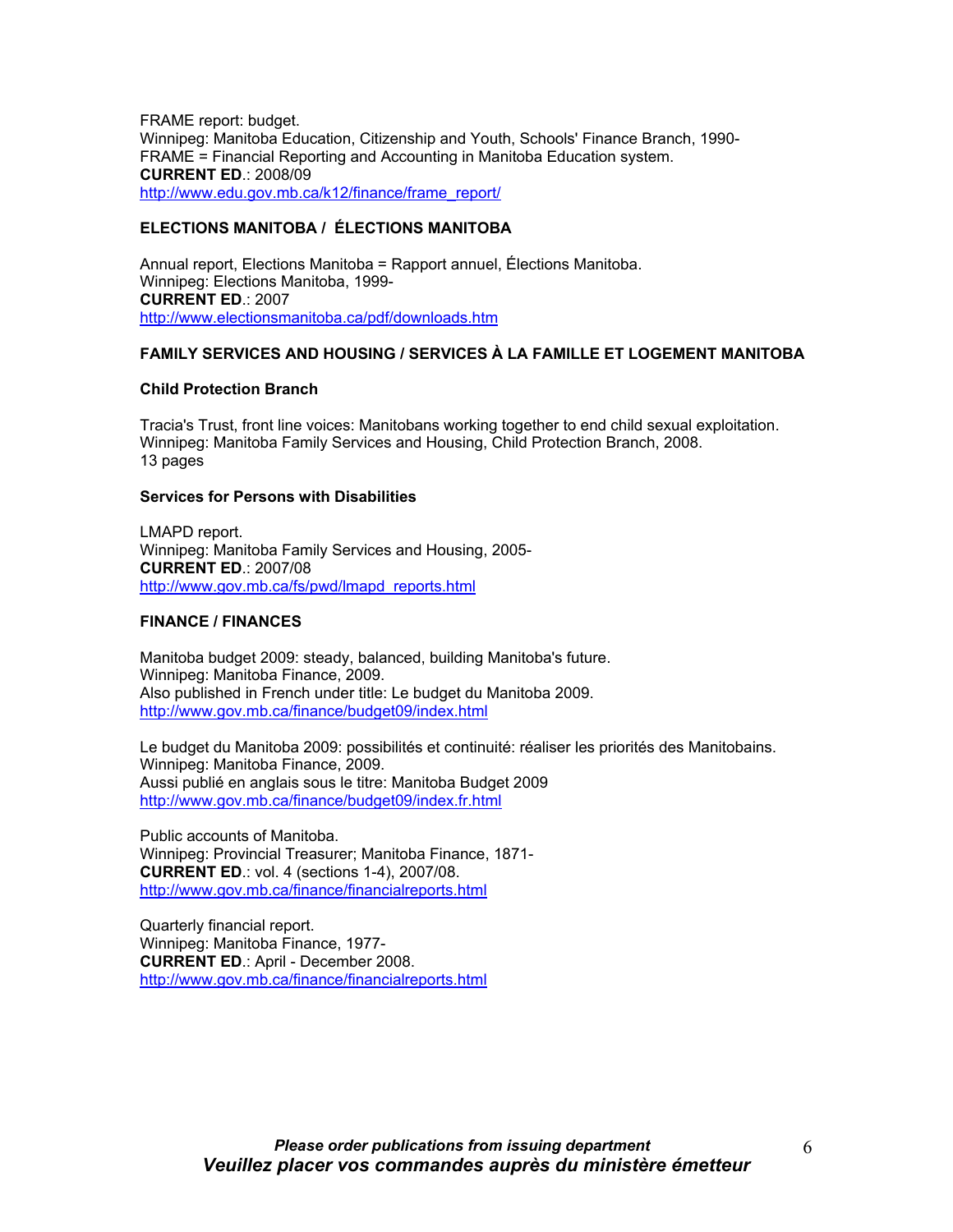# **HEALTH AND HEALTHY LIVING** / **SANTÉ ET VIE SAINE**

#### **Insured Benefits Branch**

Manitoba physician's manual. Winnipeg: Manitoba Health, Insured Benefits Branch, 2000- 1 v. (loose-leaf). **CURRENT ED**.: 2009 (Issued April 1, 2009) (Not for distribution) (Print from Internet). http://www.gov.mb.ca/health/documents/physmanual.pdf

## **Communicable Disease Control**

Manitoba Health statistical update on HIV/AIDS. Winnipeg: Manitoba Health, Healthy Public Policy Programs Division, Infectious Diseases, Health & Wellness, 1993- Frequency: Varies **CURRENT ED**.: 1985-2007. (Not for distribution) (Print from Internet). http://www.gov.mb.ca/health/publichealth/cdc/surveillance/dec2007.pdf

## **INTERGOVERNMENTAL AFFAIRS / AFFAIRES INTERGOUVERNEMENTALES**

#### **Leaf Rapids Town Properties Ltd.**

Annual report, Leaf Rapids Town Properties Ltd. Winnipeg: Intergovernmental Affairs, 1978- **CURRENT ED**.: 2006/07

#### **JUSTICE**

Police Act consultations: background and issues. Winnipeg: Manitoba Justice, 2008. 20 p. Also available in French under title: Consultations sur la Loi Sur Les Services de Police: documents d'information et enjeux. http://www.gov.mb.ca/justice/policeact/

Consultations sur la Loi Sur Les Services de Police: documents d'information et enjeux. Winnipeg: Justice Manitoba, 2008. 20 p.

Aussi publié en anglais sous le titre: Police Act consultations: background and issues. http://www.gov.mb.ca/justice/policeact/index.fr.html

Police Act consultations: questionnaire. Winnipeg: Manitoba Justice, 2008.

5 p.

Also available in French under title: Consultations sur la Loi Sur Les Services de Police: questionnaire.

Consultations sur la Loi Sur Les Services de Police: questionnaire. Winnipeg: Justice Manitoba, 2008. 5 p.

Aussi publié en anglais sous le titre: Police Act consultations: questionnaire.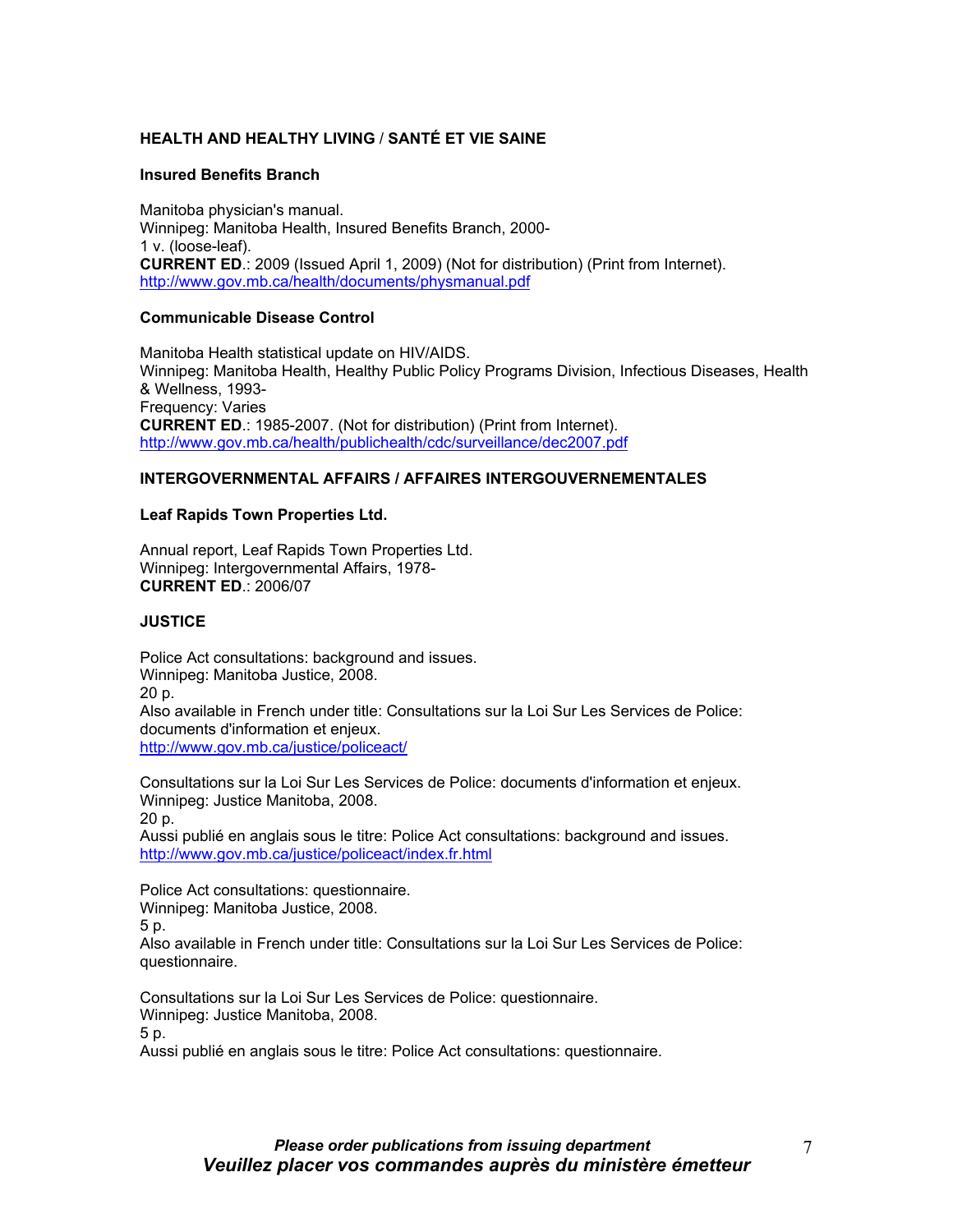## **Chief Medical Examiner**

The Provincial Court of Manitoba in the matter of The Fatality Inquiries Act and in the matter of Grant Ryan Ermine / Report on Inquest and Recommendations of The Honourable Judge Fred H. Sandhu. Winnipeg: Provincial Court of Manitoba, 2009. Various pagings (Not for distribution) (Print from Internet). http://www.manitobacourts.mb.ca/pdf/ermine\_inquest.pdf

## **Manitoba Human Rights Commission / Commission des droits de la personne du Manitoba**

MHR connections. Winnipeg: Manitoba Human Rights Commission, 2001- Also published in French under title: Connexions. Frequency: Monthly **CURRENT ED**.: Vol. 9 no. 3 (March 2009). http://www.gov.mb.ca/hrc/english/publications/newsletter/

Connexions. Winnipeg: Commission des droits de la personne du Manitoba, 2001- Aussi publié en anglais sous le titre: MHR connections. Fréquence : Mensuel **ÉD. RÉCENTE**.: Vol. 9 no. 1 & 2 (Janvier - Février 2009). http://www.gov.mb.ca/hrc/francais/publications/bulletin/index.html

## **Courts Division**

Annual report, Vehicle Impoundment Registry. Winnipeg: Manitoba Justice, Vehicle Impoundment Registry, 2006- **CURRENT ED**.: 2007/08.

## **Victim Services / Services aux victimes**

Protection planning for people in abusive relationships. Winnipeg: Manitoba Justice, 2008. 1 leaf (Not for distribution) (Print from Internet). http://www.gov.mb.ca/justice/domestic/protection/pdf/protectionplan.pdf

Planification des moyens de protection: personnes vivant une relation de violence. Winnipeg: Justice Manitoba, 2008. 1 p. (À ne pas distribuer) (S'il vous plaît imprimer à partir d'Internet). Aussi publié en anglais sous le titre: Protection planning for people in abusive relationships. http://www.gov.mb.ca/justice/domestic/protection/pdf/protectionplan.fr.pdf

## **MANITOBA BUREAU OF STATISTICS / BUREAU DE STATISTIQUES DU MANITOBA**

Quarterly population statistics report. Winnipeg: Manitoba Bureau of Statistics, 1987- **CURRENT ED**.: January 2009 (Released March 26, 2009). Subscription: \$50.00 per year

Consumer price index report. Winnipeg: Manitoba Bureau of Statistics, 1987- Frequency: Monthly **CURRENT ED**.: February 2009.

> *Please order publications from issuing department Veuillez placer vos commandes auprès du ministère émetteur*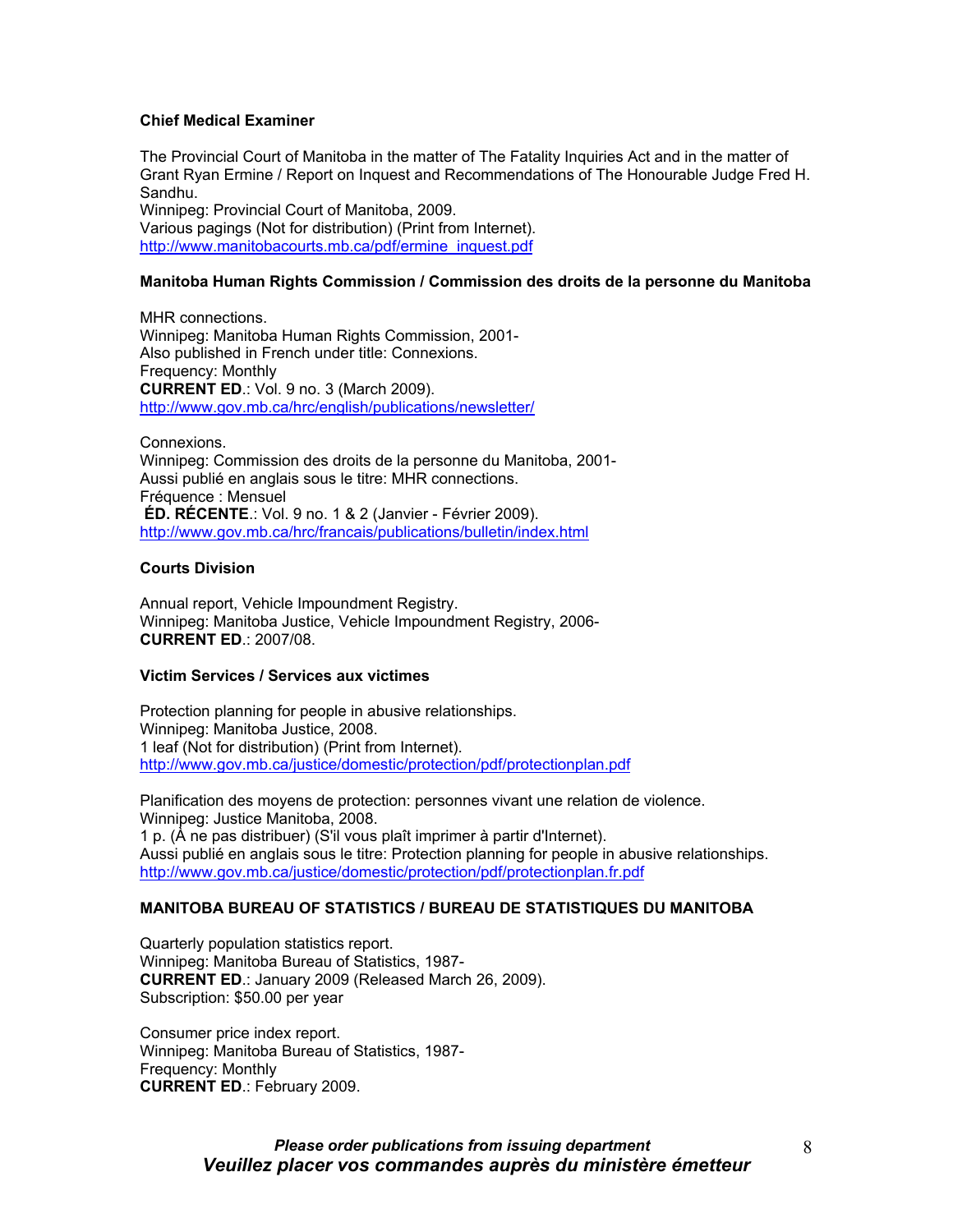The Manitoba economy: preliminary GDP performance with industry sectors. Winnipeg: Manitoba Bureau of Statistics, 2007- **CURRENT ED**.: 2008.

Labour force statistics report. Winnipeg: Manitoba Bureau of Statistics, 1987- Frequency: Monthly **CURRENT ED**.: February 2009.

# **MANITOBA LIQUOR CONTROL COMMISSION / SOCIÉTÉ DES ALCOOLS DU MANITOBA**

Manitoba Liquor Control Commission quarterly financial report. Winnipeg: Manitoba Liquor Control Commission, 1988- **CURRENT ED**.: Third quarter report for the nine months ended December 31, 2008.

## **MANITOBA LOTTERIES CORPORATION / CORPORATION MANITOBAINE DES LOTERIES**

Quarter report, Manitoba Lotteries Corporation. Winnipeg: Manitoba Lotteries Corporation, 1991- **CURRENT ED**.: Third quarter report for the nine months ended December 31, 2008. http://www.mlc.mb.ca/MLC/web\_content/press\_releases/2009\_03\_16.pdf

## **MANITOBA PORK COUNCIL / CONSEIL MANITOBAIN DU PORC**

Horizons. Winnipeg: Manitoba Pork Council, 2006- Frequency: Monthly **CURRENT ED**.: Winter 2009

## **OMBUDSMAN**

Manitoba Ombudsnews. Winnipeg: Ombudsman Manitoba, 2006- Also available in French under title: Manitoba Ombudsnouvelles. Frequency: Quarterly **CURRENT ED**.: Newsletter 9 (Winter 2009) (Print from Internet). http://www.ombudsman.mb.ca/oreports.htm

Manitoba Ombudsnouvelles. Winnipeg: Ombudsman Manitoba, 2006- Aussi publié en anglais sous le titre: Manitoba Ombudsnews. Fréquence: trimestriel **ÉD. RÉCENTE.**: Bulletin 9 (Hiver 2009) (S'il vous plaît imprimer à partir d'Internet). http://www.ombudsman.mb.ca/oreports.htm

## **SCIENCE, TECHNOLOGY, ENERGY AND MINES** / **SCIENCES, TECHNOLOGIE, ÉNERGIE ET MINES**

## **Petroleum Branch**

Weekly well activity report: petroleum industry activity report. Winnipeg: Petroleum and Energy Branch, Science, Technology, Energy and Mines, 1979- **CURRENT ED.**: March 2-23, 2009 (4 issues). http://www.gov.mb.ca/iedm/petroleum/wwar/